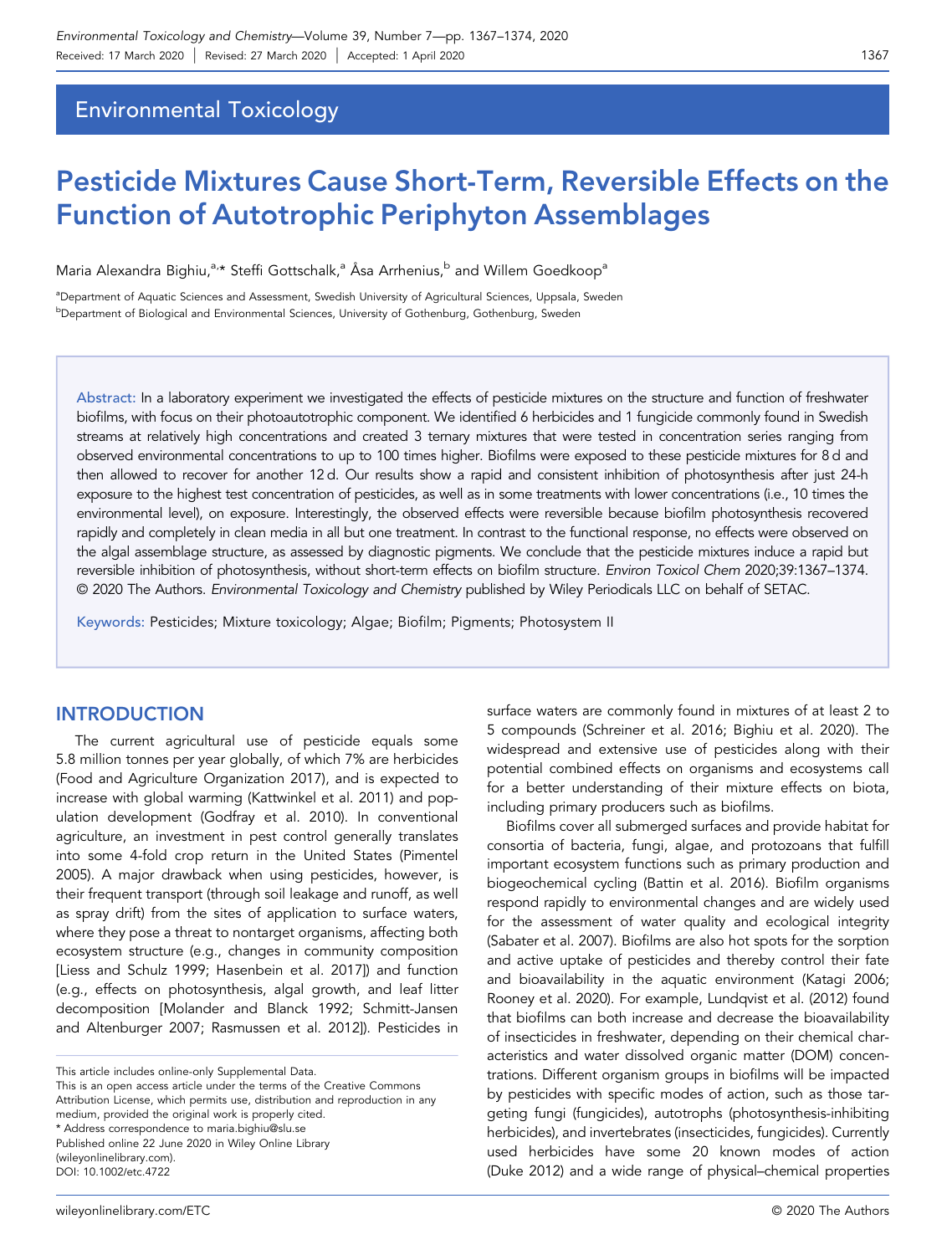In the present laboratory study, we investigated the effects on and recovery of biofilm structural and functional response variables of common mixtures of agricultural pesticides. More specifically, we tested 3 pesticide mixtures of 3 compounds each at concentrations that were observed in monitoring programs and at successively higher mixture concentrations. We measured photosynthetic activity as a functional endpoint, whereas structural changes in algal assemblages were scored by taxonomic and pigment analyses. We hypothesized that photosynthetic activity of exposed biofilms would decrease because all tested mixtures contained at least one photosystem II (PS II) inhibitor. We also hypothesized that shifts in biofilm community structure would occur, with more tolerant taxa groups occurring at the higher pesticide concentrations.

## MATERIALS AND METHODS

#### Experimental preparation

Biofilms were removed with a brush from cobbles collected at 0.5 to 1 m depth in the littoral zone of Lake Erken in Sweden (59°50′15.6″N, 18°38′06.1″E) and transported (as suspension in lake water) to the laboratory in cooling boxes. In the laboratory, this suspension was used as an inoculum for biofilm colonization of unglazed ceramic granite tiles  $(3 \times 3 \text{ cm})$ . Biofilms were grown for 9 wk in plastic tanks containing 15L of L16V medium (Lindström 1991) at  $11.8 \pm 0.2$  °C and a 16:8-h light:dark cycle (Fluora fluorescent light bulbs) and a light intensity of 924  $\pm$  144 lux, with continuous aeration through aquaria pumps. After 9 wk, wellestablished biofilms (Supplemental Data, Figure S1) were transferred to the experimental units and exposed to pesticide mixtures.

Pesticides, 6 herbicides and 1 fungicide, that repeatedly occur at relatively high concentrations in Swedish agricultural streams that are regularly monitored (Boström et al. 2016) were selected for this experiment. Moreover, these pesticides often co‐occur in the monitored streams in various binary (e.g., up to 66%) and ternary (up to 33% of 129 water samples in 2015) combinations (Supplemental Data, Table S1). Note that this co-occurrence is valid for the selected combinations of 3 compounds and not for all 7. Hence, 3 ternary mixtures were prepared by our accredited pesticide laboratory. Briefly, the pesticides (Dr. Ehrenstorfer) were prepared in L16V medium with acetone (pesticide grade) as carrier medium (Table 1). Controls consisted of L16V medium and acetone but without pesticides. The final acetone concentration in all treatments was 0.01%. Experimental concentrations for each mixture covered 5 different mixture concentrations (MCs), where MC1 corresponded to the maximum observed sum of toxic units (ΣTU) of the pesticides during one season in situ (i.e., weekly average concentrations in time‐integrated samples from national monitoring; see Bundschuh et al. [2014] and Boye et al. [2019] for details), MC5 was 5 times higher than that, and so on (i.e., MC1, MC5, MC10, MC50, MC100). The toxic units were based on published median effect concentration data for growth inhibition of green algae (predominantly Pseudokierchneriella subcapitata; Supplemental Data, Table S2; Lewis et al. 2006) and calculated according to Equations 1 and 2, where TU<sub>obs</sub> corresponds to the observed environmental concentration of pesticides (C) and P is the proportion of each pesticide in a mixture, in the present study arbitrarily set to 50, 25, and 25%. The concentrations were normalized based on the highest observed ΣTU to have equal toxic potential among the 3 different mixtures.

$$
TU_{\rm obs} = \frac{C}{EC50} \tag{1}
$$

$$
\Sigma T U = \frac{\Sigma T U_{\text{obs}} \times P}{100} \tag{2}
$$

The pesticide concentrations in the stocks used for preparing the concentration series were analytically confirmed by liquid chromatography‐positive electrospray ionization‐tandem mass spectrometry (LC-ESI-MS/MS) according to our accredited method. Briefly, the stocks (in acetone) were diluted with MilliQ water (pH 5), cleaned up using an online SPE system (Strata‐X, C18, 2.1 x 20 mm) and injected into an Agilent 1260 HPLC coupled to an Agilent 6470 Triple Quadrupole LC/MS. The analytical column used was an Agilent Zorbax C18-EC, 100 mm x 3.5 um x 3.0 mm. The results, together with quality assurance/control data are listed in Supplemental Data, Table S3, and indicate that all pesticides but metamitron were within 20% of the nominal concentration, which is the acceptable error of our accredited laboratory. Likely the lower values for the metamitron stock are underestimates due to some degradation of the compound because the study was carried out.

## Experimental design

Eight biofilm‐covered tiles were placed in each of 80 experimental units (i.e., [3 treatments  $+1$  control]  $\times$  5 exposure

TABLE 1: Pesticide properties, their nominal concentration in mixture concentration (MC1; µg L<sup>-1</sup>), and percentage in each mixture<sup>a</sup>

| Pesticide      | Mixture I   |             | Mixture III | MOA (target site)    | Log K <sub>OW</sub> |
|----------------|-------------|-------------|-------------|----------------------|---------------------|
| Prochloraz     | 50% [0.223] |             |             | Membrane function    | 3.5                 |
| Metribuzin     | 25% [0.142] |             |             | Photosystem II       | 1.65                |
| Metamitron     | 25% [2.835] | 25% [2.835] |             | Photosystem II       | 0.85                |
| Terbuthylazine |             | 25% [0.324] |             | Photosystem II       | 3.4                 |
| Diflufenican   |             | 50% [0.018] | 50% [0.018] | Carotenoid synthesis | 4.2                 |
| Metazachlor    |             |             | 25% [0.547] | Cell division        | 2.49                |
| Isoproturon    |             |             | 25% [1.458] | Photosystem II       | 2.5                 |

<sup>a</sup>All are herbicides, except for prochloraz (fungicide). Analytical confirmation of the nominal concentrations is in Table S3. MOA = mode of action.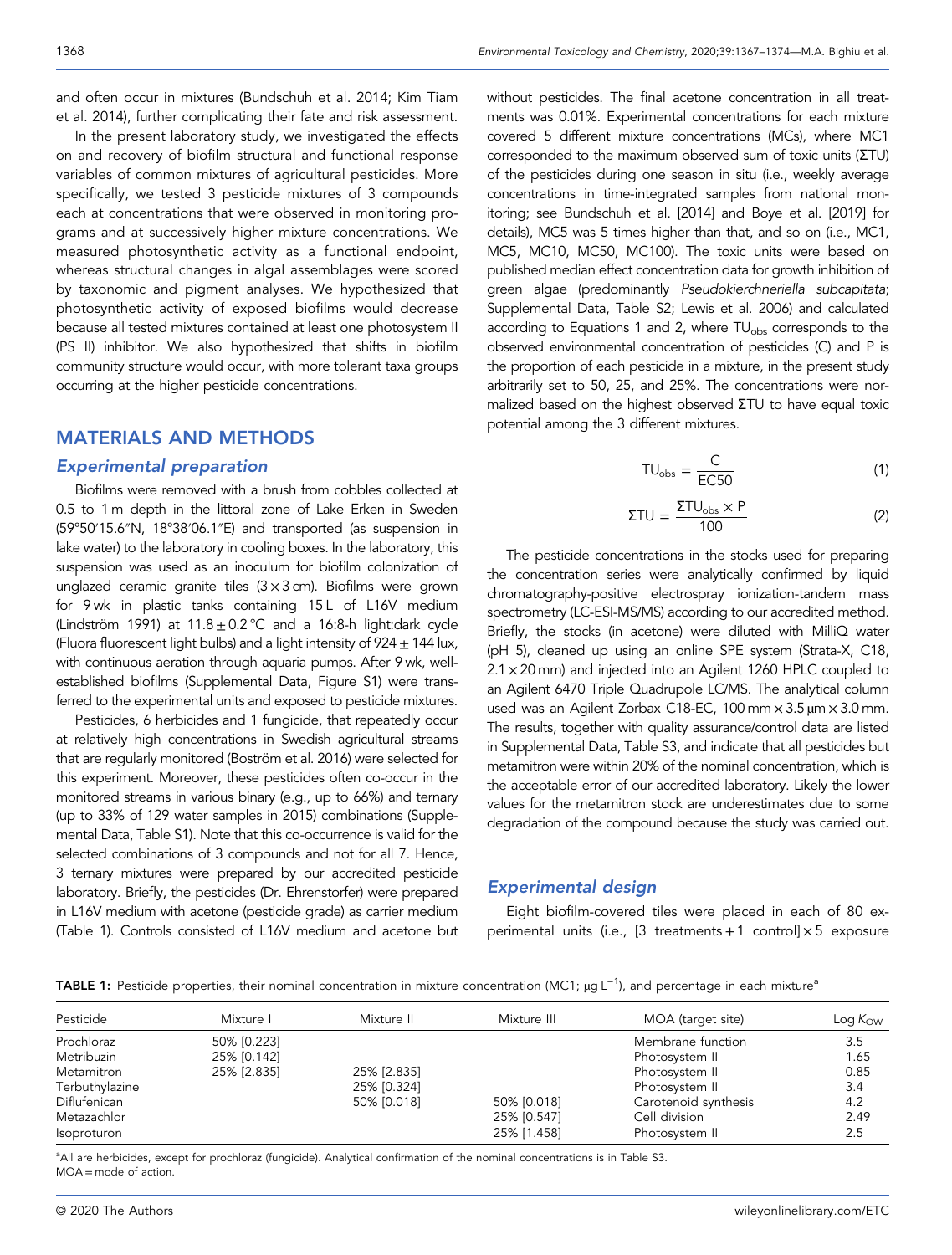concentrations × 4 replicates), consisting of 1‐L glass crystallization bowls (i.d. = 140 mm) that contained 0.5 L L16V medium and that were covered with plastic Petri dishes to minimize evaporation and aerated continuously using glass Pasteur pipettes and aquarium pumps. Experimental units were incubated under identical conditions as those described for the biofilm colonization phase. Before the start of the experiment (day 0), biofilms from 4 randomly selected tiles were sampled prior to the addition of pesticide mixtures and used to quantify preexposure biofilm algal composition and photosynthetic activity (see sections Periphyton taxonomic composition and Quantification of biofilm photosynthetic efficiency). Experimental units were then randomly allocated to each treatment and controls.

On day 0 a pulse of pesticide mixtures was added using an automated pipette, followed by an 8‐d exposure phase. During this exposure phase, one tile per replicate of treatments and controls was removed after 1, 2, 4, and 8 d. Biofilms were removed from tiles using a rubber cell scraper, homogenized, and divided into 3 subsamples. One subsample was used for the quantification of photosynthetic efficiency of the photoautotrophs in the biofilm immediately after sampling, the second subsample was preserved in Lugol's solution for later taxonomic analysis, and the third subsample was frozen for future analyses of pigments and nutrients (see section Biofilm pigments). On day 8, the medium in all treatments was replaced with clean L16V medium, and biofilms were allowed to recover for another 12 d (i.e., until day 20). During this recovery phase, tiles were collected on days 12, 16, and 20 and handled as described. The various analyses at each point in time are summarized in Figure 1. Nutrient water concentrations were analyzed in L16V medium samples taken from controls on days 0, 8, and 20. In addition, biofilm samples from controls and from the lowest (MC1) and highest (MC100) pesticide mixture concentrations were also analyzed for  $NH_4$ -N, PO<sub>4</sub>-P, total P, total N,  $NO<sub>2</sub> - N + NO<sub>3</sub> - N$ , and Si according to the standard laboratory methods: ISO 15923-1:2013 (NH<sub>4</sub>-N); Bran Luebbe G-175-96 Rev.15, Multitest MT 18 (PO<sub>4</sub>-P); SS-EN ISO 6878:2005 mod., Bran Luebbe, Method No G‐175‐96 for AAIII (Total‐P); SS EN 12260:2004 (Total‐N); ISO 15923‐1:2013 (NO2‐N + NO3‐N); SS‐EN ISO 17294‐2:2005 (Si).

# Quantification of biofilm photosynthetic efficiency

Photosynthetic efficiency of biofilm photoautotrophs was determined using a Hansatech FMS 2 Pulse‐Amplitude Modulated fluorometer (Schreiber et al. 1995). The biofilms were removed from the tiles as described and suspended in 300 µL tap water in plastic multiwell plates with a black bottom. The probe of the fluorometer was placed right above the wells, and chlorophyll a fluorescence yield was measured in both light‐adapted and dark‐adapted (20 min) biofilms, with a gain and pulse set to 50 and 60, respectively. By doing so we measured both the PS II operating efficiency  $(Y_{\text{eff}}$ , the fraction of absorbed light that is used for PS II photochemistry) and the maximum quantum yield (Y<sub>max</sub>). These chlorophyll fluorescence parameters were calculated according to Genty et al. (1989) following Equations 3 and 4.

$$
Y_{\rm eff} = \frac{Fm' - Fs}{Fm'}\tag{3}
$$

$$
Y_{\text{max}} = \frac{Fv}{Fm} \tag{4}
$$

In Equations 3 and 4, Fm and Fm′ are the maximum fluorescence for dark‐ and light‐adapted biofilm, respectively; Fs is the steady‐state fluorescence yield; and Fv is the variable fluorescence. Quality assurance/control was performed by measuring blanks consisting of L16V medium only.

#### Periphyton taxonomic composition

Taxonomic analysis of biofilm algal assemblages was done by accredited laboratory staff on Lugol's preserved samples from days 0 and 8 (preexposure and end of the exposure phase) from the highest mixture concentration treatments and from controls using an inverted microscope (Nikon) with differential interference contrast and ×100 to ×400 magnification. Taxa were identified to the genus level and/or allocated to trait‐based groups (e.g., single or colonies, filamentous or coccoidal).



FIGURE 1: Schematic overview of the experimental design and analyses in biofilm (all) and water (nutrients) for each sampling day.  $n = 4$  for photosynthetic efficiency,  $n = 3$  for pigments and nutrients in biofilms,  $n = 1$  for taxonomy and nutrients in water (per time point). See text for details.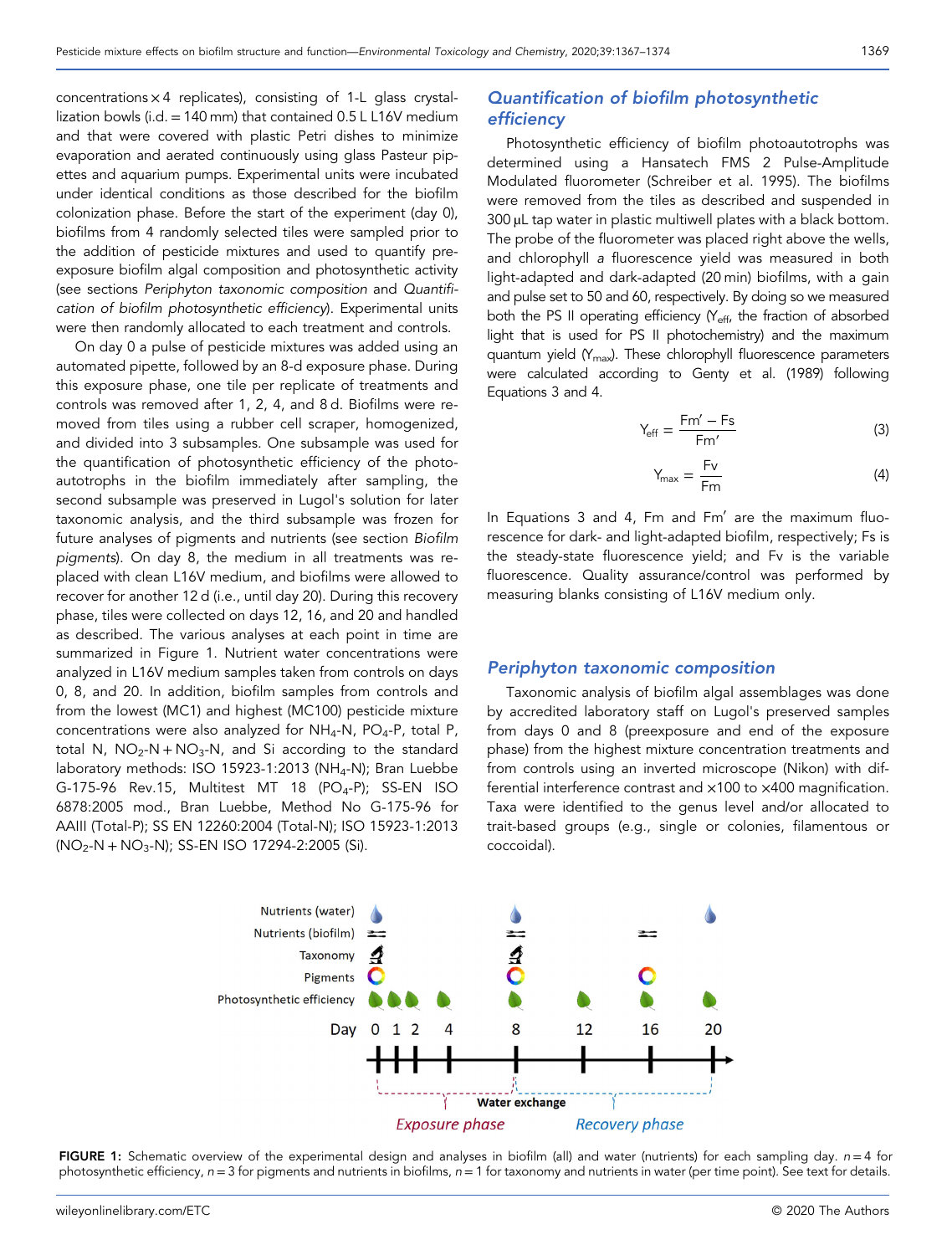### Biofilm pigments

For pigment analyses, freeze‐preserved biofilms from the controls and the treatments with the lowest and highest pesticide concentrations (i.e., MC1 and MC100) were freeze‐dried and extracted according to Hagerthey et al. (2006) using methanol:acetone:N,N‐dimethylformamide:water, 30:30:30:10 (MAD) medium. Briefly, 12 mg biofilm were frozen overnight in 2 mL MAD medium and then sonicated using a Vibra-cell<sup>®</sup> sonication probe, operating at 80% in 5‐s pulses (see Torstensson et al. 2018). Extracts were analyzed for pigments using HPLC with an absorbance diode array–based detector (Spectraphysics UV6000LP), as detailed in Wright and Jeffrey (1997). A 150  $\times$  3 mm Phenomenex Kinetex® 2.6-µm C18 100 A column was used for separation, and 12 pigments were identified by their retention time and absorbance spectra (400–700 nm) and compared with those for pigment calibration standards (DHI Water and Environment). Fucoxanthin, neoxanthin, and echinenone were used as chemotaxonomic markers for diatoms, green algae, and cyanobacteria, respectively.

## Data analysis

Repeated measures analyses of variances (ANOVAs) were used for testing the effect of both pesticide mixture concentrations and exposure time on photosynthetic efficiency of biofilms ( $Y_{\text{eff}}$  and  $Y_{\text{max}}$ ). Normality of residuals was evaluated using quantile plots. Recovery of biofilm photosynthetic efficiency was analyzed with Dunnett's test with control, for each day separately. Correlation analysis was done for PS II parameters and chlorophyll a concentration. All tests were run using the JMP PRO Ver 13 statistical software, and alpha was set to 0.05.

## RESULTS

The ANOVAs showed significant effects of pesticide mixture concentration for all mixtures (Table 2) and consisted of decreasing photosynthetic efficiency with increasing mixture concentration. Temporal effects on both photosynthesis parameters were significant for all mixtures during the exposure phase but not during the recovery phase. The interaction term between mixture concentration and time was significant only for Y<sub>eff</sub> during the exposure phase for mixtures II and III (Table 2); thus, photosynthesis inhibition occurred first at the highest exposure and then successively at the lower concentrations.

Photosynthetic efficiency showed a rapid inhibition of PS II maximum efficiency ( $Y_{\text{max}}$ ) and PS II operating efficiency ( $Y_{\text{eff}}$ ) by up to 18 and 13%, respectively, already after 1 d of exposure for all the mixtures and mixture concentrations, indicating a decline in the photosynthetic activity of the biofilms (Figure 2). Although this initial decline was concentration‐ dependent and apparent in all treatments, it was significant only for the highest mixture concentration tested (i.e., MC100). On day 2, treatments with pesticide concentrations of MC1, MC5, and MC10 resulted in higher photosynthetic efficiency than in controls (i.e., stimulation of photosynthesis), whereas treatments with higher mixture concentrations again showed inhibition and very large variability. In particular, mixture I at MC5 induced the strongest stimulation of photosynthetic efficiency relative to controls (i.e., 11% for Y<sub>max</sub> and 13% for  $Y_{\text{eff}}$ ). By the end of the exposure phase (day 8), significant inhibition of photosynthesis was also observed for treatments MC10 and MC50. The strongest Y<sub>max</sub> inhibition of  $22 \pm 6\%$  occurred at the highest mixture concentration (i.e., 100) in mixture II after 4 d of exposure, whereas the strongest inhibition of Y<sub>eff</sub> of 26 $\pm$ 7% was found in treatments with the highest mixture concentration for mixture III after 8 d of exposure (Figure 2).

Four days after the medium exchange (i.e., on day 12), most treatments except mixture II again showed PS II values that were similar to or higher than those in controls, indicating recovery over 4 d in a clean medium (Figure 2). At pesticide concentrations observed in our monitoring program (i.e., MC1 based on weekly average values; Supplemental Data, Figure S2), the recovery of Y<sub>eff</sub> was a maximum of 1.2% per day. By the end of the recovery

|                         |  |  |  | TABLE 2: Output of the repeated measures analysis of variance for the effects of time and treatment (mixture concentration) on photosynthetic |  |  |
|-------------------------|--|--|--|-----------------------------------------------------------------------------------------------------------------------------------------------|--|--|
| parameters <sup>a</sup> |  |  |  |                                                                                                                                               |  |  |

|                |                  |         | $Y_{\rm eff}$ |       |          |              | $Y_{\text{max}}$ |       |          |  |
|----------------|------------------|---------|---------------|-------|----------|--------------|------------------|-------|----------|--|
|                |                  |         | Exposure      |       | Recovery |              | Exposure         |       | Recovery |  |
| Mix            | Factors          | р       | F ratio       | p     | F ratio  | p            | F ratio          | р     | F ratio  |  |
|                | Time             | $***$   | 14.85         | ns    | 0.70     | $\star\star$ | 8.98             | ns    | 3.61     |  |
|                | МC               | $***$   | 18.09         | ns    | 1.12     | $***$ *      | 24.36            | ns    | 0.69     |  |
|                | $Time \times MC$ | ns      |               | ns    |          | ns           |                  | ns    |          |  |
| $\mathbf{II}$  | Time             | $***$   | 7.12          | ns    | 1.33     | $***$        | 13.21            | ns    | 1.27     |  |
|                | MC.              | $***$   | 21.71         | $***$ | 16.79    | $***$ *      | 32.17            | $***$ | 8.77     |  |
|                | $Time \times MC$ | $\star$ | 6.46          | ns    |          | ns           |                  | ns    |          |  |
| $\mathbf{III}$ | Time             | $\star$ | 5.26          | ns    | 1.65     | $***$        | 13.06            | ns    | 0.07     |  |
|                | МC               | ****    | 57.69         | $***$ | 20.65    | $***$ *      | 70.51            | $***$ | 13.97    |  |
|                | $Time \times MC$ | $\star$ | 4.36          | ns    |          | ns           |                  | ns    |          |  |

<sup>a</sup>Photosystem II operating efficiency (Y<sub>eff</sub>, left) and maximum photosynthetic yield (Y<sub>max</sub>, right), during the exposure phase (days 0–8) and the recovery phase (days 8–20). \*Indicate significance levels, with  $*p < 0.05$ ,  $*p < 0.01$ ,  $***p < 0.001$ ,  $***p < 0.0001$ .

 $MC =$  mixture concentration;  $df = 1$  for both Time and MC (treated as continuous variables); ns = not significant.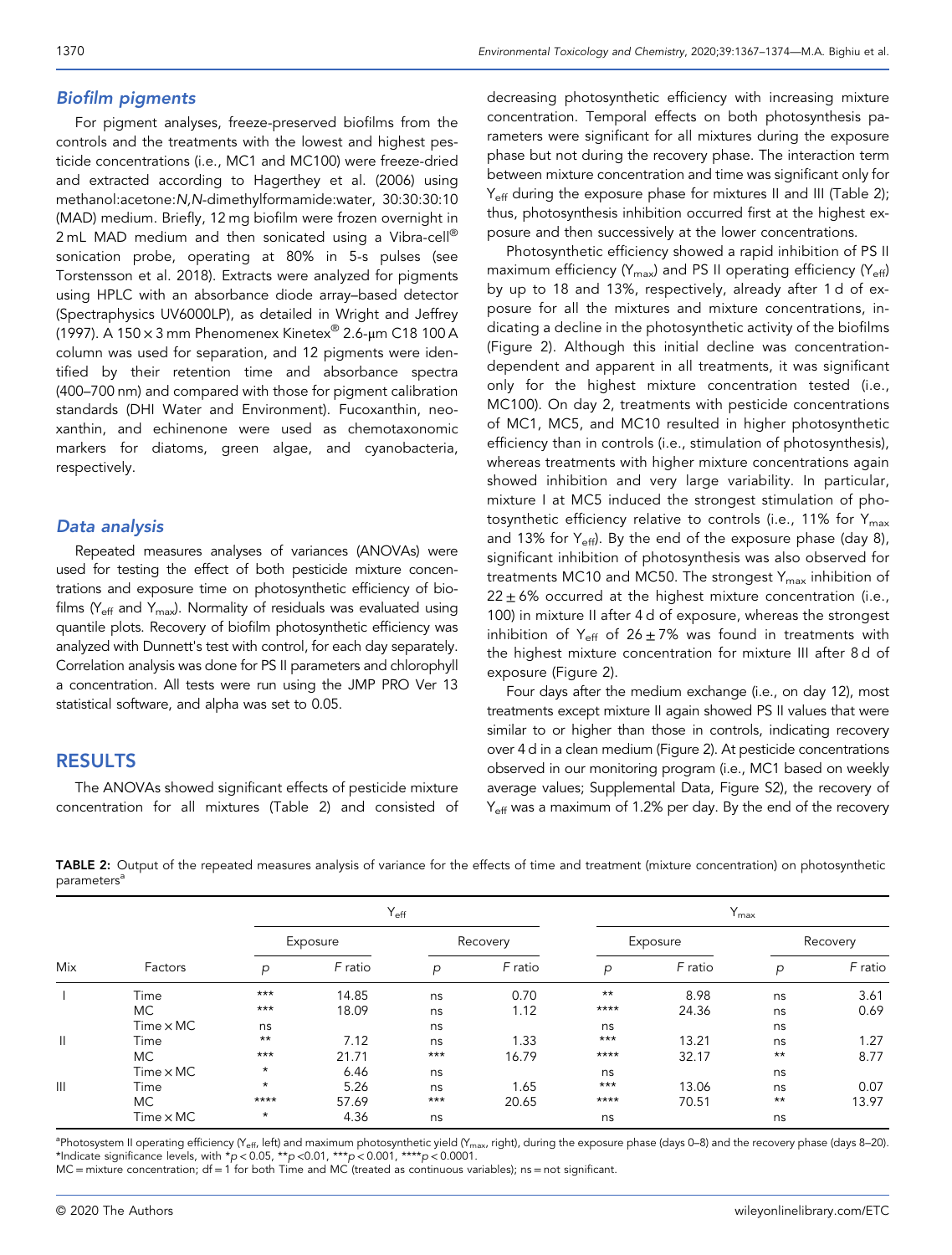

FIGURE 2: Temporal changes in photosynthetic efficiency, relative to control, in different pesticide treatments (means ± standard errors) for the exposure phase (shaded panels) and the recovery phase. The 3 mixtures are denoted by Roman numerals and mixture concentrations by Arabic numerals. Asterisks indicate treatments that differ significantly from control (see text for details). Y<sub>eff</sub> = photosystem II operating efficiency;  $Y_{\text{max}}$  = maximum photosynthetic yield.

period, biofilm photosynthetic efficiency in mixtures I and III had fully recovered and was again similar to that in controls. However, for mixture II, Y<sub>eff</sub> for biofilms previously exposed to MC100 still was significantly lower than that of the controls ( $p = 0.0133$ ).

Nutrient water concentrations (measured in controls) decreased markedly after the first 8 d of biofilm growth, that is, from 1650 to 242.5 µg total N L<sup>-1</sup> and from 307 to 15.5 µg total P L<sup>-1</sup> (data not shown). Anionic forms of nitrogen and phosphorus nutrients were generally below the detection limit after 8‐d exposure and after 12‐d recovery. Nutrient concentrations in biofilms ranged between 0.33 and 0.93 µg mg−<sup>1</sup> for NH4‐N, 0 and 0.15  $\mu$ g mg<sup>-1</sup> for NO<sub>2</sub> + NO<sub>3</sub>-N, 1.23 and 4.25  $\mu$ g mg<sup>-1</sup> for PO<sub>4</sub>-P, and 2.28 and 10.96  $\mu$ g mg<sup>-1</sup> for total P. During both the exposure and the recovery phases, all of the biofilm nutrient concentrations were generally higher in the pesticide‐ exposed biofilms than in the control biofilms (i.e., up to 33% higher), though this difference was not statistically significant.

Taxonomic analysis of biofilms identified 17 algal taxa to the genus level and showed that our experimental biofilms were largely predominated by green algae (10 taxa, 90% of total biovolume), followed by diatoms (2 taxa, 8%) and cyanobacteria (5 taxa, 1%; Supplemental Data, Figure S3). After the first 8 d of incubation, green algae had increased in biovolume by a factor of 3.5 in controls, whereas diatoms increased 2.6 times and cyanobacteria 1.2 times, suggesting rapid growth. The biovolume in the mixture treatments increased, on average, by a factor of 2 for green algae, 0.6 for diatoms, and 3.3 for cyanobacteria. The most predominant taxa, present in all samples, comprised the green

algae Scenedesmus, Spirogyra, Oedogonium, Pediastrum, and Cosmarium and the diatom Epithemia. Microscopic analysis also identified several trait‐based groups, most notably that the majority of diatoms (88%) were single‐celled, whereas most green algae and cyanobacteria were filamentous (75 and 69%, respectively; data not shown).

Pigment analysis revealed the highest concentrations of fucoxanthin, neoxanthin, violaxanthin, lutein, and beta‐ carotene in the controls, although the data showed high variability for many of the samples and no differences between controls and pesticide‐exposed biofilms (Figure 3). In contrast, chlorophyll a and zeaxanthin concentrations were highest in mixture II (MC100 and 1, respectively), and echinenone was highest in mixture I (MC1; Supplemental Data, Table S4). The total pigment concentrations, indicative of biofilm biomass, did not differ among treatments ( $p > 0.05$ ). No correlation  $(p > 0.05)$  was found between chlorophyll a concentrations determined by HPLC and chlorophyll a fluorescence. Biofilm pigment concentrations in treatments with mixture II increased the least after transfer to clean media (i.e., average 7.6% increase), whereas for mixtures I and III the average increase was 22.4 and 26.3%, respectively.

## **DISCUSSION**

Exposure to pesticide mixtures affected the function of the biofilms but not their structure, as illustrated by the observed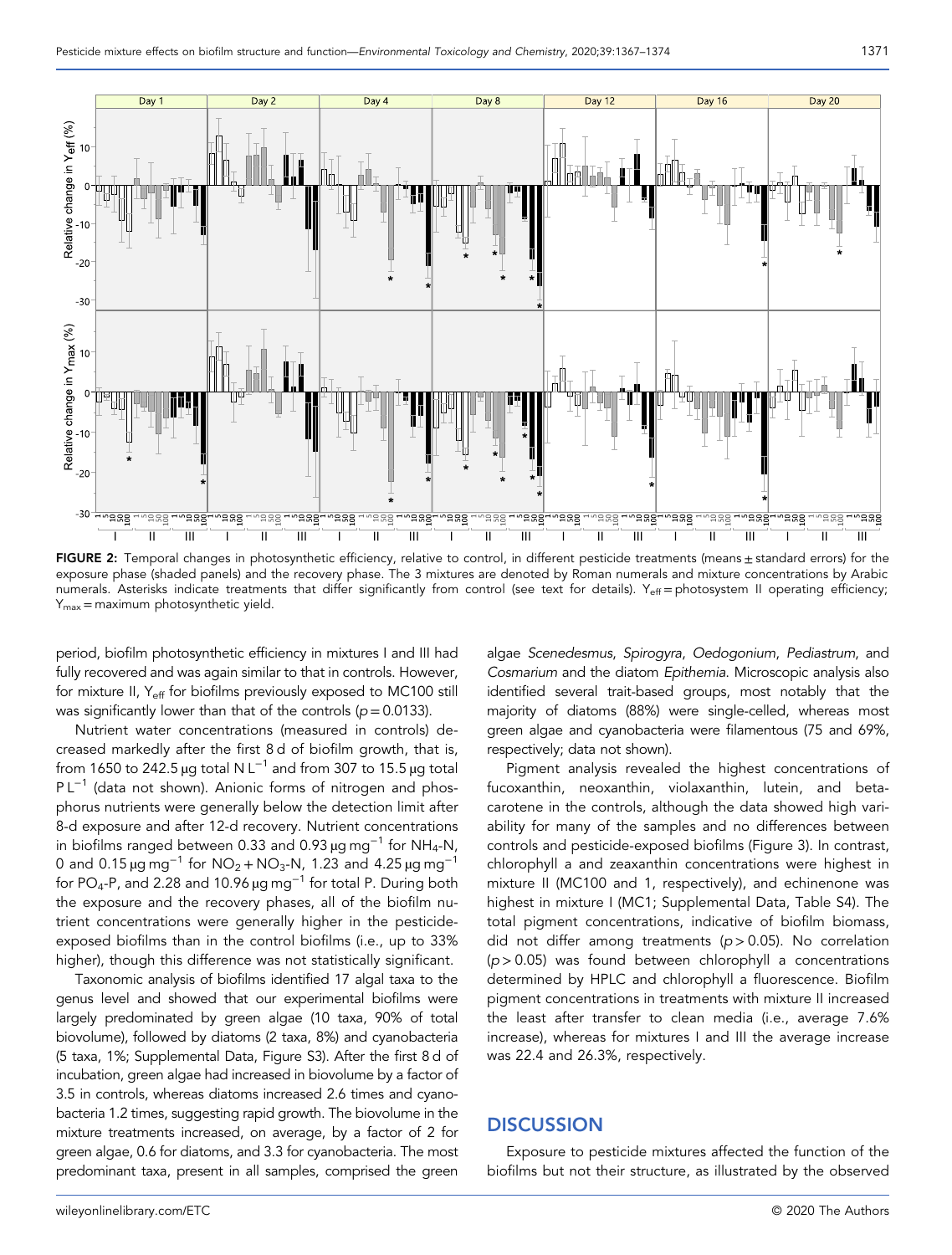

FIGURE 3: Pigment composition of biofilms before exposure to pesticide mixtures (white panels), after 8 d of exposure (orange panels), and after 8 d of recovery (blue panels). The 3 mixtures are denoted by Roman numerals and mixture concentrations by Arabic numerals.  $C =$  control; chl = chlorophyll; dw = dry weight.

decrease in photosynthetic efficiency and lack of effects on diagnostic pigment concentrations. However, these effects were observed generally at the highest concentrations tested and to a smaller extent at levels close to environmental concentrations (i.e., MC10, mixture III, day 8). Effects at lower mixture concentrations occurred later in the experiment, likely due to the pesticides' toxicokinetics, with more time needed for reaching high enough pesticide bioconcentration to trigger a response (Ashauer and Escher 2010). Functional recovery occurred rapidly in almost all of the biofilms, likely due to the short generation times of algae (DeLorenzo et al. 2001).

All of the pesticide mixtures negatively affected photosynthetic efficiency, despite apparent differences in their modes of action. Mixture III was the most diverse in terms of the modes of action of its constituent pesticides, namely one inhibiting PS II (isoproturon), another one inhibiting the synthesis of biocarotenoids (diflufenican), and a third one acting on cell division (metazachlor). In contrast, mixtures I and II were dominated by PS II inhibitors that bind to the exchangeable quinone in the reaction center, thereby blocking electron transfer (Rutherford and Krieger-Liszkay 2001). Hence, we expected a stronger inhibition of photosynthesis of these mixtures based on their mode of toxic action. Such a lack of pronounced effects may be partly due to the fact that we used mature, dense biofilms that limit the diffusion of contaminants, as demonstrated by Ivorra et al. (2002) for metal toxicity.

The unexpected slight increase in photosynthetic efficiency observed after 48 h of exposure to pesticide concentrations ≥MC10 (Figure 2) could indicate hormesis, with biofilm compensating for the toxicant‐induced disturbance. This phenomenon of an increase in chlorophyll a in response to stress is also known as the "greening effect" in algae, a mechanism of shade adaptation (Sabater et al. 2016). Our findings concur with those of Tlili et al. (2008) and Feckler et al. (2018), who also showed increased chlorophyll a fluorescence in river biofilms exposed to diuron and diflufenican, respectively.

Almost all of the biofilms significantly and rapidly increased their photosynthetic efficiency after the exposure phase and the transfer to pesticide‐free water. The fast recovery of the photosynthetic efficiency suggests that the tested pesticide mixtures caused a down‐regulation of PS II rather than damage to the photosynthetic apparatus (Baker 2008). Despite this reversible effect of pesticides on photosynthesis, the replacement of sensitive species can still occur over longer timescales (Gustavson et al. 2003). In the present study, some green algae (e.g., Aphanochaete, Closterium) and cyanobacteria (Lyngbya, Pseudoanabaena) were only found in control biofilms, which suggests that they might be sensitive to pesticides. However, no overall significant differences in algal groups (as shown by diagnostic pigments) between treatments and controls were detected. Nonetheless, biofilms containing the highest percentage of diatom accessory pigments (fucoxanthin) were associated with control treatments, whereas the percentage of cyanobacteria markers (zeaxanthin and echinenone) was generally higher in the pesticide mixtures than in the controls, especially in the recovery phase.

The lack of significant effects on photosynthetic efficiency in biofilms exposed to environmental levels of pesticides suggests that the investigated compounds might not pose a risk for this biofilm function in the field. Indeed, our lowest tested concentrations are consequently below the predicted environmental concentrations obtained from step 4 in the European Food Safety Authority's tiered approach for pesticide risk assessment (Supplemental Data, Figure S2). However, it is important to keep in mind that our choice of mixture concentrations is based on weekly average measurements from our national monitoring program, while high pesticide peaks can occur for much shorter time periods (Holvoet et al. 2007), resulting in higher short-term exposure. In the present study, we observed significant effects on photosynthetic efficiency after 24‐h exposure to MC100. In addition, pesticide contamination of surface waters in Sweden is lower than in other countries in Europe (Kattwinkel et al. 2011; Bighiu et al. 2020), where, for instance, diflufenican concentrations similar to those found in our treatment MC5 (Carabias Martıínez et al. 2000), terbuthylazine corresponding to our MC10 level, and metribuzin even up to our MC100 level occur in southern European rivers (Konstantinou et al. 2006). It is, however, challenging to extrapolate our results to field conditions because of the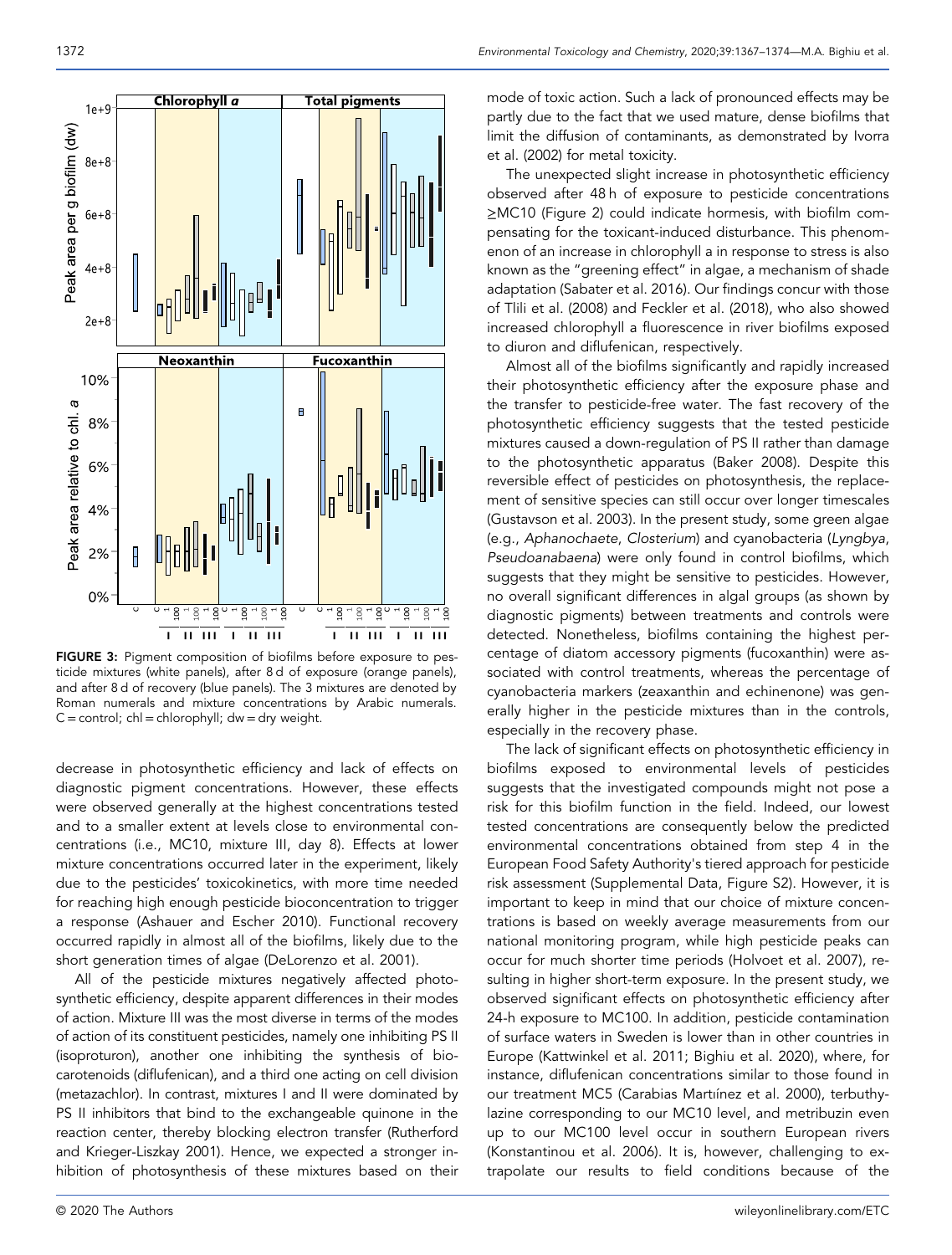multitude of additional stressors encountered in the field, such as nutrient limitation, turbidity, shading, and grazing. Nonetheless, the strength of our controlled laboratory study is the use of natural, multispecies, rather than monospecific, biofilms, which carry more environmental relevance and allow for the purification of pesticide effects on photosynthesis. The diversity in algal species ensured a functional redundancy of the biofilms, as reflected in the rapid recovery of photosynthetic efficiency after the pesticide pulse. However, in the field, biofilms are usually exposed to repeated pulses of pesticides, leading to adaptation in the long term (i.e., pollution‐induced community tolerance [Blanck et al. 1988]). In addition, the continuous supply of nutrients in surface waters will likely aid biofilm functional recovery. We observed a strong decline in nutrient concentrations in the test media during the first 8 d of the experiment, which did not reflect nutrient limitation because the algal biovolume increased up to 3‐fold during this period (Supplemental Data, Figure S3). Hence, nutrients were incorporated in the biofilms, as confirmed by our analyses (e.g., up to 10.96  $\mu$ g mg<sup>-1</sup> total P).

Because biofilms have a high potential for pesticide bioaccumulation (Lundqvist et al. 2012; Rooney et al. 2020), they likely are hot spots for pesticide exposure and effects. Our documented effects on biofilm function were almost entirely reversible within a time frame of 12 d, illustrating that algal biofilms adapt rapidly to changing conditions. However, the lack of effects on biofilm structure shows that taxonomic composition, as measured through diagnostic pigments, responds more slowly or not at all to the short‐term herbicide exposure. Although herbicides have been pointed out as the most problematic group of pesticides in Swedish streams (Bundschuh et al. 2014; Gustavsson et al. 2017), their effects may be short‐term because they primarily act on the functional responses of benthic algae. We conclude that the investigated pesticides may pose a risk for biofilms, especially in streams with larger pesticide concentrations than our tested level MC50.

Supplemental Data—The Supplemental Data are available on the Wiley Online Library at https://doi.org/10.1002/[etc.4722](https://doi.org/10.1002/etc.4722).

Acknowledgment—The present study was funded by the IMPROVE project (Formas contract 2014‐01026). The authors thank the laboratory staff for analysis of water chemistry and taxonomy.

Disclaimer—The authors declare no conflict of interest.

Data Availability Statement—All data can be made available on request to the corresponding author ([maria.bighiu@slu.se](mailto:maria.bighiu@slu.se)).

Author Contribution Statement—W. Goedkoop: study design with input from S. Gottschalk, manuscript revision; S. Gottschalk: laboratory experiment, manuscript revision; Å. Arrhenius: pigment analysis, manuscript revision; M. Bighiu: data analysis, writing–together with W. Goedkoop, manuscript revision.

# REFERENCES

- Ashauer R, Escher BI. 2010. Advantages of toxicokinetic and toxicodynamic modelling in aquatic ecotoxicology and risk assessment. J Environ Monit 12:2056–2061.
- Baker NR. 2008. Chlorophyll fluorescence: A probe of photosynthesis in vivo. Annu Rev Plant Biol 59:89–113.
- Battin TJ, Besemer K, Bengtsson MM, Romani AM, Packmann AI. 2016. The ecology and biogeochemistry of stream biofilms. Nat Rev Microbiol 14:251–263.
- Bighiu MA, Höss S, Traunspurger W, Kahlert M, Goedkoop W. 2020. Limited effects of pesticides on stream macroinvertebrates, biofilm nematodes, and algae in intensive agricultural landscapes in Sweden. Water Res 174:115640.
- Blanck H, Wängberg S‐Å, Molander S. 1988. Pollution‐induced community tolerance—A new ecotoxicological tool. In Cairns J, Pratt J, eds, Functional Testing of Aquatic Biota for Estimating Hazards of Chemicals. ASTM International, Philadelphia, PA, USA, pp 219–230. [cited 2020 January 2]. Available from: http://[www.astm.org](http://www.astm.org/doiLink.cgi?STP26265S)/doiLink.cgi? [STP26265S](http://www.astm.org/doiLink.cgi?STP26265S)
- Boström G, Lindström B, Gönczi M, Kreuger J. 2016. Nationell screening av bekämpningsmedel i yt‐ och grundvatten 2015. Department of Aquatic Sciences and Assessment, Uppsala, Sweden.
- Boye K, Lindström B, Boström G, Kreuger J. 2019. Long‐term data from the Swedish national environmental monitoring program of pesticides in surface waters. J Environ Qual 48:1109–1119.
- Bundschuh M, Goedkoop W, Kreuger J. 2014. Evaluation of pesticide monitoring strategies in agricultural streams based on the toxic‐unit concept—Experiences from long‐term measurements. Sci Total Environ 484:84–91.
- Carabias Martínez R, Rodríguez Gonzalo E, Fernández Laespada ME, Sánchez San Román FJ. 2000. Evaluation of surface‐ and ground‐water pollution due to herbicides in agricultural areas of Zamora and Salamanca (Spain). J Chromatogr A 869:471–480.
- DeLorenzo ME, Scott GI, Ross PE. 2001. Toxicity of pesticides to aquatic microorganisms: A review. Environ Toxicol Chem 20:84–98.
- Duke SO. 2012. Why have no new herbicide modes of action appeared in recent years? Pest Manag Sci 68:505–512.
- Feckler A, Rakovic J, Kahlert M, Tröger R, Bundschuh M. 2018. Blinded by the light: Increased chlorophyll fluorescence of herbicide‐exposed periphyton masks unfavorable structural responses during exposure and recovery. Aquat Toxicol 203:187–193.
- Food and Agriculture Organization. 2017. FAOSTAT: Pesticides use. [cited 2019 October 1]. Available from: http://[www.fao.org](http://www.fao.org/faostat/en/#data/RP)/faostat/en/#data/RP
- Genty B, Briantais J‐M, Baker NR. 1989. The relationship between the quantum yield of photosynthetic electron transport and quenching of chlorophyll fluorescence. Biochim Biophys Acta 990:87–92.
- Godfray HCJ, Beddington JR, Crute IR, Haddad L, Lawrence D, Muir JF, Pretty J, Robinson S, Thomas SM, Toulmin C. 2010. Food security: The challenge of feeding 9 billion people. Science 327:812–818.
- Gustavson K, Møhlenberg F, Schlüter L. 2003. Effects of exposure duration of herbicides on natural stream periphyton communities and recovery. Arch Environ Contam Toxicol 45:48–58.
- Gustavsson M, Kreuger J, Bundschuh M, Backhaus T. 2017. Pesticide mixtures in the Swedish streams: Environmental risks, contributions of individual compounds and consequences of single‐substance oriented risk mitigation. Sci Total Environ 598:973–983.
- Hagerthey SE, William Louda J, Mongkronsri P. 2006. Evaluation of pigment extraction methods and a recommended protocol for periphyton chlorophyll a determination and chemotaxonomic assessment. J Phycol 42:1125-1136.
- Hasenbein S, Peralta J, Lawler SP, Connon RE. 2017. Environmentally relevant concentrations of herbicides impact non‐target species at multiple sublethal endpoints. Sci Total Environ 607–608:733–743.
- Holvoet KMA, Seuntjens P, Vanrolleghem PA. 2007. Monitoring and modeling pesticide fate in surface waters at the catchment scale. Ecol Modell 209:53–64.
- Ivorra N, Hettelaar J, Kraak MHS, Sabater S, Admiraal W. 2002. Responses of biofilms to combined nutrient and metal exposure. Environ Toxicol Chem 21:626–632.
- Katagi T. 2006. Behavior of pesticides in water–sediment systems. Rev Environ Contam Toxicol 187:133–251.